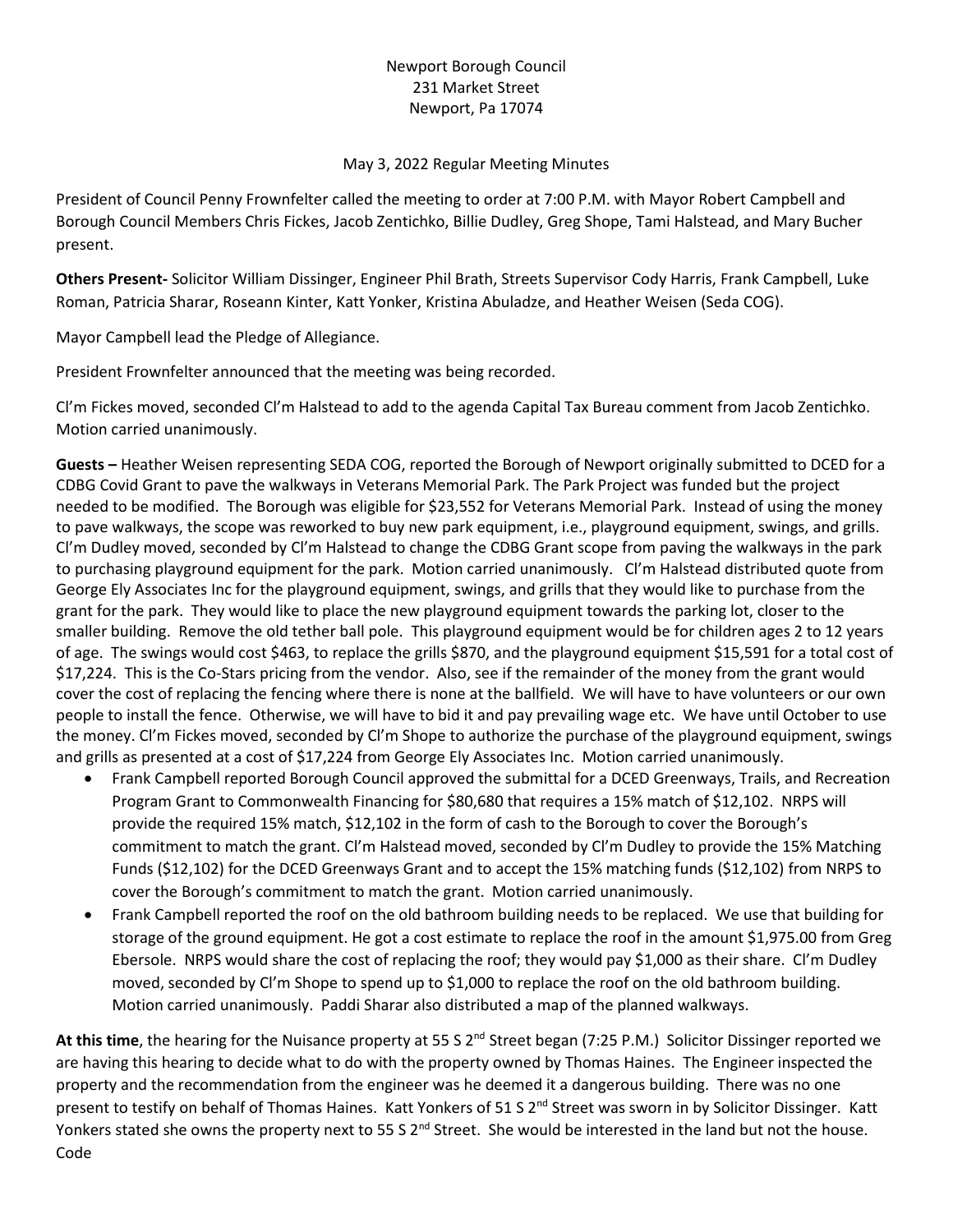Enforcement Officer Bill Dudley was present. Cl'm Dudley moved, seconded by Cl'm Shope to declare 55 S 2<sup>nd</sup> Street a dangerous building per Ordinance 92 of the Code of Ordinances of Newport Borough. Motion carried unanimously. Solicitor Dissinger said notices will be sent out. Mr Haines will have 45 days to complete the abate. He said the Borough may want to consider getting quotes for repairs or removal. The alternative is to repair ourselves. It is now the Borough's responsibility to repair or demolish. Billie Dudley will tape off porch and sidewalk. Mr. Haines will continue to own the property; we would fix or demo and then place a lien against the property. We front the money to repair or demo and wait for the property to be sold and then get our money back. Cl'm Halstead asked how long do we have to take care of. Solicitor replied we have time. It will be the July Meeting till we move forward with what we are going to do.

## Hearing closed at 7:35.

**Engineering Report** – Phil met with and spoke with Rob Campbell at Gibson-Thomas office to continue efforts towards the creation of a Borough Map with all facilities and plans for improvements.

- Phil Brath reported he updated the base plan per Penn Dot requirements. The public meeting was held on April 26, 2022 at the Firehouse. Next thing we must do is determine improvement design at each location, survey for certain locations. Need to investigate the water line concern also.
- Phil reviewed and discussed the drainage improvements required in the project area. He requested information from Cody for drains cleaned. He needs to discuss water improvements with the Water Authority Engineer.
- Phil started to prepare plans and specifications for the 5<sup>th</sup> Street Project from Market to Mulberry Streets. He needs to coordinate work needed with Water and Sewer Plans.
- Phil followed up with Chris regarding the cleaning of the inlets.
- Phil will get prices for the Market Street inlets for next meeting.
- $Cl'm$  Dudley asked Phil to add to the to do list to evaluate the  $5<sup>th</sup>$  Street Pipe.

**Streets Report -** Cody Harris reported the crew has been sweeping every day. They have (3) streets to go and then everything is done above  $4<sup>th</sup>$  Street. The sweeper and tractor have been performing great.

- They repaired an inlet on 3<sup>rd</sup> Street, down from Chris Hess's garage. While there Chris approached them about a storm issue he is having with a property he owns at the corner of 3<sup>rd</sup> and Walnut Streets. When it rains, all the water goes into the property's basement, which he has witnessed. He believes it is an issue with Dock Street. What can we do to address the situation? Board did not think it was related to Dock Street.
- Cody reported they must renew their flagger training. He has been looking at courses that PSATS provide to obtain our updated cards. Currently there is no training available locally. He is trying to figure out if he can find a virtual class to attend. Still working on.
- He has been working with Chris and Tami on the Paving Project.
- He purchased new trash cans for the playground from Rte 104 Barrels. Same color and size and they look much more uniform around the park. The cost was \$70.00.
- They have been patching holes as the weather permits.
- There was a question at their streets meeting last week regarding four ways stop signs at every intersection in our alleys. Due to various reasons, not all have four way stop signs on every intersection of some of the alleys. He is willing to go around and look at these locations and see what we can come up with.
- They will begin painting as soon as the weather permits. He wants to paint everything in the square (crosswalks, parking spaces). Also paint the Yield and School templates.

**Trash Can Lids for Square** - Quotes were acquired from Home Depot for the pricing of trash can lids for the square. Cost for a 32 "round flat lid was \$190.81. Cost for the raised 8" top would be \$237 each. The 8" raised top with the ashtray would cost \$266 each. Cody would like to purchase (4) lids. After a brief discussion, Cl'm Zentichko moved, seconded by Cl'm Dudley to purchase (5) 32" round trashcan lids with a 8" riser at a cost of \$237 each and to purchase (4) 32"round trash can lids with the ashtray at a cost of \$266 each. Motion carried unanimously.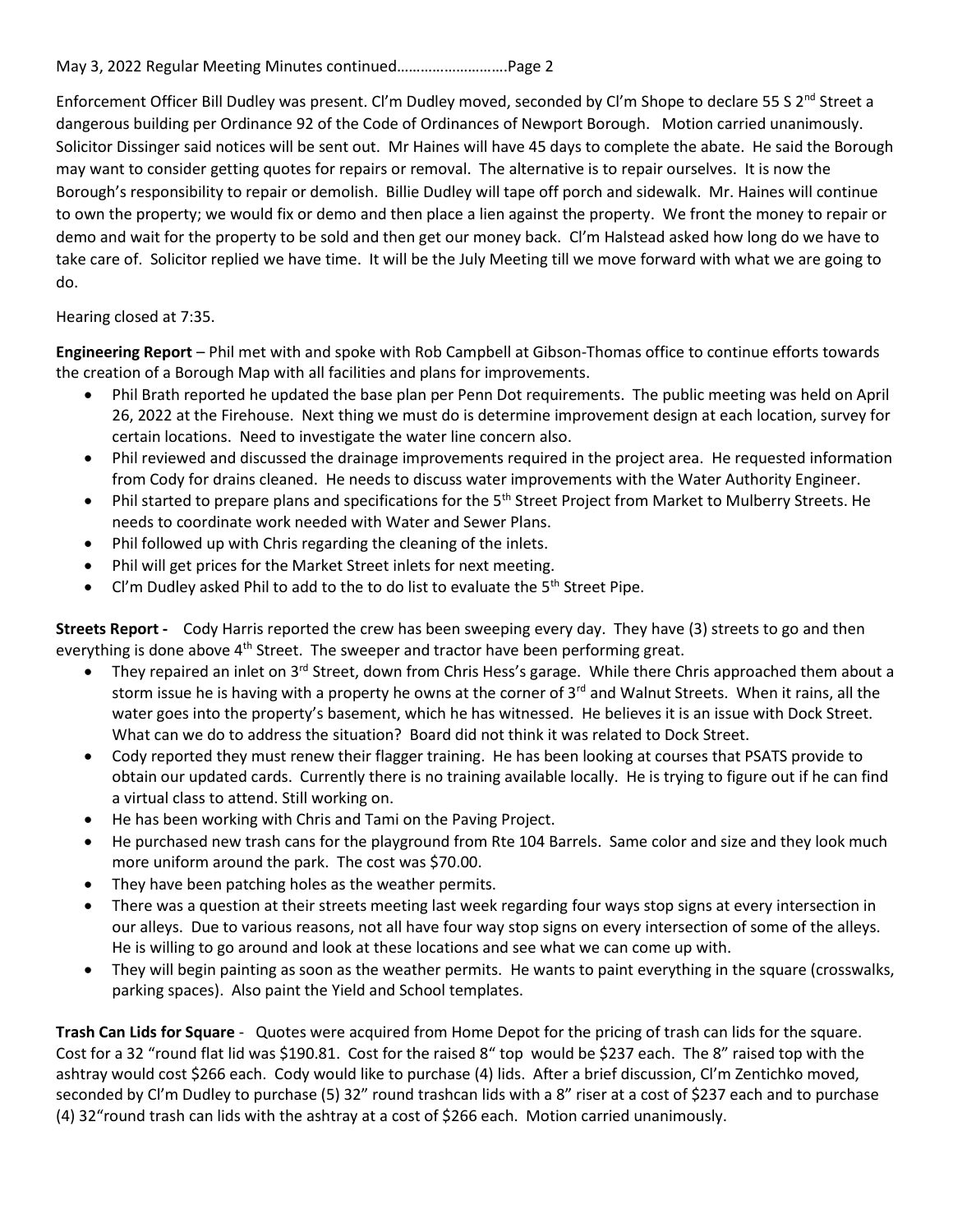May 3, 2022 Regular Meeting Minutes continued…………………………Page 3

**Paving of Street Locations -** Cl'm Fickes reported they did (2) street paving estimates. One for \$145,166 for Oliver St from N Shrub to Front St, Pine St from Walnut St to Market St, Peach St from Market to Mulberry St, Peach St from Gantt St to Dollar General Store, Caroline St from 4<sup>th</sup> t to 5<sup>th</sup> St, Gantt St from 4<sup>th</sup> St to 5<sup>th</sup> St, N Shrub St from Oliver St to Marsh St, and S Spruce St from Catharine to Mulberry St and the second to include an additional street of Marsh St from N Shrub to 2<sup>nd</sup> St with an estimate of \$153,857. He reviewed with Rick Levan of District 8 Penn Dot. There were comments on additional streets that could be done if there was money there. Cl'm Halstead commented the Borough will be doing 5<sup>th</sup> St from Market St to Mulberry St. We have approximately \$136,000 for the project left over in our PIB Loan Account. If this project comes in over what we have, we could use the remaining grant money to pay any overage of the 5<sup>th</sup> St Project. Cl'm Fickes moved, seconded by Cl'm Shope to accept the 2022 Proposed Paving List of Streets for the 2022 Paving Project to include Marsh St from Shrub to 2<sup>nd</sup> St at an estimated cost of \$153,857 and authorize the advertisement for bids. Motion carried unanimously.

**Yellow Line Painting on 5th Street and Fickes** - Cl'm Fickes reported there was an issue reported with people parking their vehicles on Fickes Lane from 5<sup>th</sup> Street to the driveway that enters the school while waiting to pick-up their children from the school. They are requesting that that area be painted yellow. Recently there was an accident that took place in that area. Cl'm Halstead moved, seconded by Cl'm Dudley to have the curb painted yellow on Fickes Lane from  $5<sup>th</sup>$ Street to the driveway that enters the school. Motion carried unanimously. President Frownfelter commented the school can purchase the signs to be put up and we will install them.

123 S 2<sup>nd</sup> Street Handicap Ramp – Billie Dudley made a request to Council request to allow a handicap ramp at 123 S 2<sup>nd</sup> Street where the curb cut is already there for her wife Dena who is handicapped. She will be applying for a handicap parking permit as soon as she gets her letter for it. This matter was tabled until Mayor Campbell can go and take a look at.

**Treasurer's Report for May 2022** – Newport General Fund Account balance May 1, 2022 was \$606,911.48. Outstanding bills presented for payment in the amount of \$5,309.65. Estimated income for the balance of May of \$22,260.00. Estimated expenses for the balance of May of \$30,579.46 will leave an estimated balance of \$588,282.37. Liquid Fuels Account balance May 1, 2022 was \$77,172.99. Outstanding bills presented for payment of \$97.79 will leave a balance of \$77,065.20. Cl'm Dudley moved, seconded by Cl'm Halstead to accept the Treasurer's Report as presented. Motion carried unanimously.

- The Secretary reported she has been trying to get the Shred-it invoices cleared up. We have a claim into the company for a \$75.00 expense for a delivery installation charge which Cl'm Dudley and her were never told about, plus the surcharges we are being charged with. When the salesman talked with us there was no mention of that. Still waiting on Shred-it for an answer to our claim. We really owe them \$330.00 so far, which is the cost for (2) dumps for (3) months. **Cl'm Fickes moved, seconded by Cl'm Shope to pay the \$330.00 we owe so far and reduce down to (1) container. Motion carried unanimously.**
- **Resolution # 09-22 Procurement Card -** Cl'm Fickes moved, seconded by Cl'm Dudley to adopt Resolution # 09- 22 that authorizes the issuance of individual Procurement Cards through the PLGIT P-Card Program for the purchase of goods and services. Motion carried unanimously.
- Secretary Bowers reported the paperwork for the PLGIT Accounts has been submitted. Just waiting for everything to be reviewed and setup then the transfers will be made to the Paving Project Account (\$200,000), the APA Funds Account (71,814.50) and the Reserve Account (\$125,418).
- **Cl'm Halstead moved, seconded by Cl'm Dudley to pay the outstanding bills in the amount of \$5,309.65 from the General Fund Account and pay the outstanding bills in the amount of \$97.79 from the Liquid Fuels Account. Motion carried unanimously.**

**Finance/Grant Committee Report –** Cl'm Bucher reported they need to find storm grants for the inlets and stormwater. Need to figure out where the money is coming from for the work on Shrub, Caroline, 4<sup>th,</sup> and 6<sup>th</sup> Streets. They discussed that with streets. She wanted to ask Pat to add the PLGIT Accounts to the Monthly Budget Report. They discussed having the Tax Collector come to their next meeting to talk about delinquent taxes.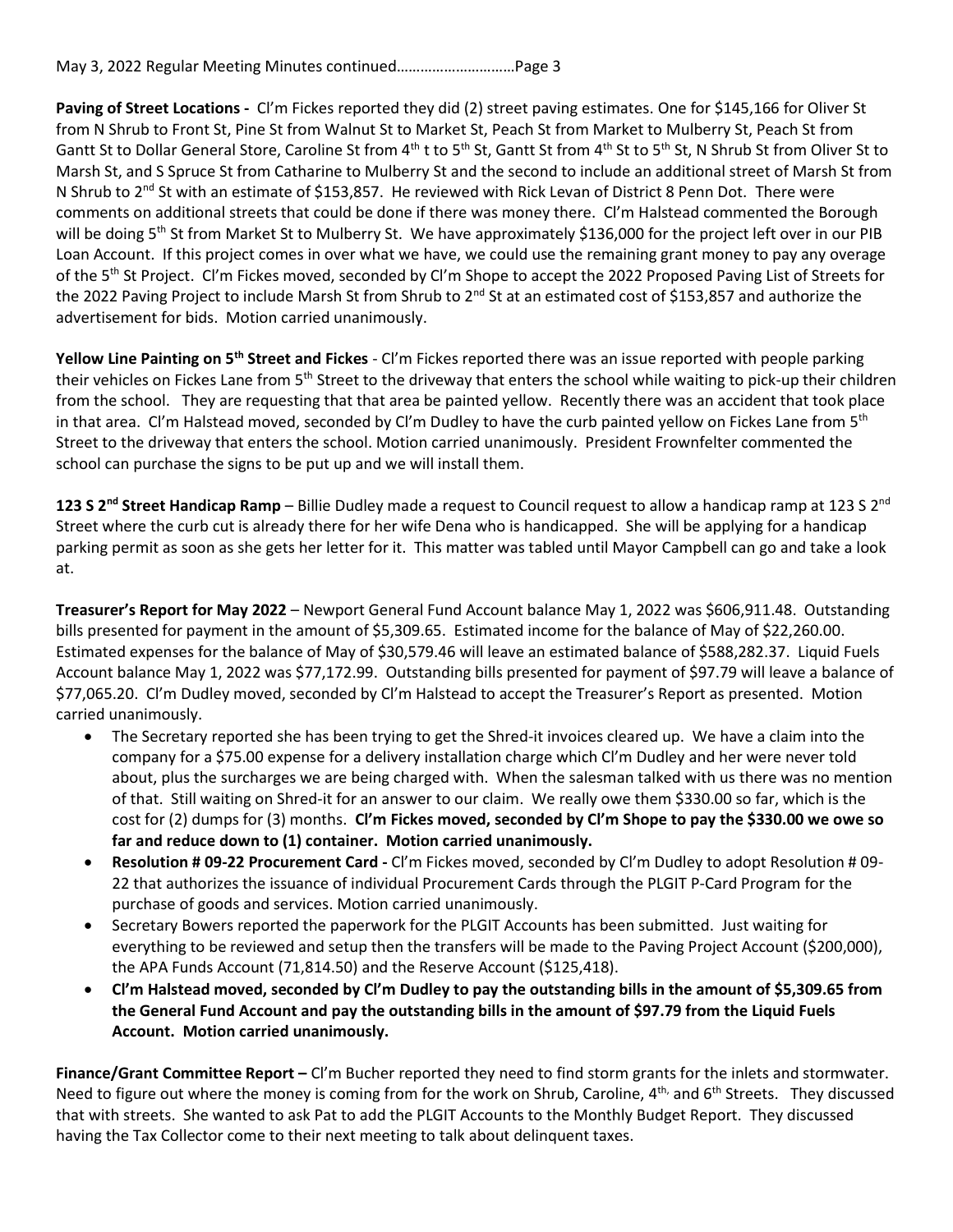**Code Enforcement Report –** Billie Dudley reported there is garbage out back of 28 N 4<sup>th</sup> Streets. Landlord is from New York and does not think anyone knows about what is going on. She will be speaking with the landlord. The landlord is going after the tenants. The water was shut off. The toilet is in a garbage bag sitting out back. President Frownfelter commented there is no ordinance that prevents you from living in a residence that has no water. Roseann Kitner commented she lives in a historic district, and she has to live next to that. Billie reported this started about (3) weeks ago as soon as the complaint was received. Billie is working on. It takes time to go through the process. Board and Council Members received her report.

**Ordinance Committee Report** - Cl'm Zentichko reported he will have the Vehicle & Traffic Ordinance done for the next meeting. The last major item is if there is any adjustments to the snow route. He will talk with Street Supervisor Cody Harris.

**Capital Tax Bureau Concerns –** Cl'm Zentichko reported the last meeting with Cap Tax was one of the longest meetings they have ever had. There were concerns brought up regarding the services that Cap Tax provides from accessibility of forms in Spanish to the things that are available for Senior Citizens. If anyone on Council has a concern about any of the services, please let him know and he will bring up at the next meeting. He will remind Council know ahead of time of when the next meeting is.

**Playground Committee Report –** Cl'm Halstead reported the Council approved repairs at the playground which was for the sink and the urinal at a cost of \$600.00. However, the cost of the electric pole is \$1,987. The electric pole will need permitted and inspected. Council only approved \$1,000 for all the repairs. We will need additional funds to finish the repairs in the amount of \$1,000. Cl'm Halstead moved, seconded by Cl'm Dudley to continue with repairs with an additional cost of \$1,000 needed. Motion carried unanimously.

**Mayor's Report –** Mayor Campbell commented he left his letter in the copier at work that states he will be performing weddings.

**Roof Quotes –** Council received (2) quotes for the repair/replacement of the Borough Building roof. Encore Roofing at a cost of \$15,980 for a rubber roof and Houck Roofing at a cost of \$39,929 for a metal roof. Cannot compare apples to apples. Will go back to Encore for a price of a metal roof.

**Borough Access Codes to the Office Door –** Cl'm Halstead moved, seconded by Cl'm Shope for Cl'm Fickes and Cl'm Shope to have an access code and any other Council person that requests it. Motion carried with Cl'm Dudley opposed.

**Community Service Award –** Borough Council reviewed the applications for the Community Service Award. There were (5) applications. There were (3) votes for # 4, (3) votes for #5 and (1) vote for #2. Mayor Campbell broke the tie and voted for #5. Secretary Bowers announced that Jackson Beaver was picked for the 2022 Community Service Award.

**Website Update** – Cl'm Dudley reported Selectech is still updating the website. Once everything is done then it is done!

**Delegate for Annual PSAB Conference –** Cl'm Dudley moved, seconded by Cl'm Fickes to appoint Tami Halstead as the delegate for the Borough of Newport for the Annual PSAB Conference. Motion carried unanimously.

**Assistant Secretary's Access to the Computer** – Cl'm Fickes asked if the new computer had been set up for the assistant secretary and that they are able use it. CI'm Halstead said she needed the password. The new computer is setup, and a Password can be provided.

**Secretary Position Update** – Cl'm Frownfelter reported she had an issue with Indeed. They would not let you amend your information regarding salary. Thinks that has hindered our applications causing us to get just entry level people. We have (3) interviews lined up for May 9, 2022. The mid-range salary for a Municipal Secretary is \$46,000. We need to be competitive and be fair with our employees.